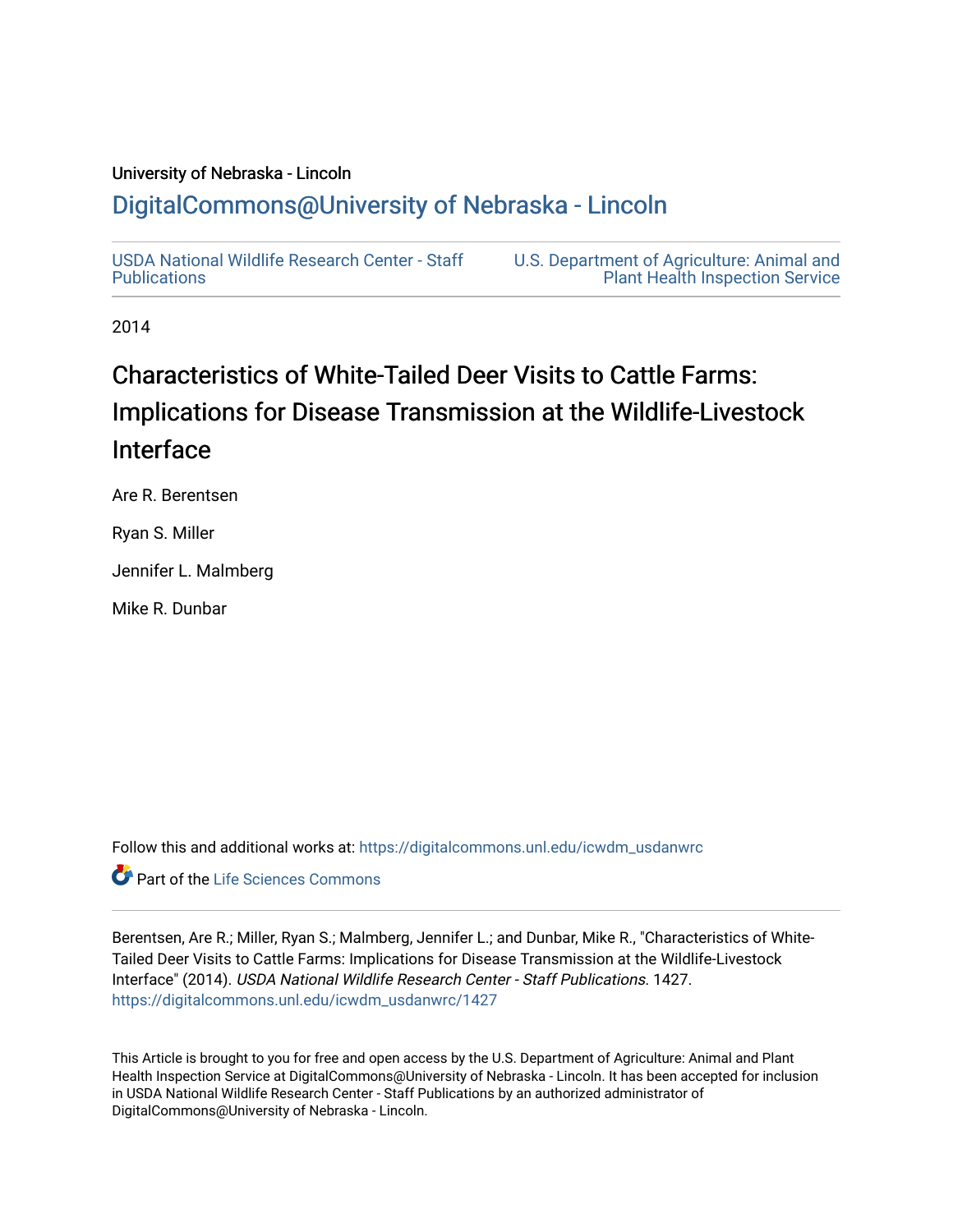## ORIGINAL PAPER

## Characteristics of white-tailed deer visits to cattle farms: implications for disease transmission at the wildlife–livestock interface

Are R. Berentsen · Ryan S. Miller · Regina Misiewicz · Jennifer L. Malmberg · Mike R. Dunbar

Received: 26 February 2013 /Revised: 19 July 2013 /Accepted: 23 July 2013 /Published online: 15 August 2013  $\oslash$  Springer-Verlag Berlin Heidelberg (outside the USA) 2013

Abstract Bovine tuberculosis (bTB) is endemic in freeranging white-tailed deer (Odocoileus virginianus) in MI, USA. Currently, the rates of farm visitation by deer and couse of forage resources by cattle and deer are poorly understood. To evaluate the extent deer and livestock may share forage resources, we investigated farm, yard, and cattle-use area visitation by white-tailed deer and compared visitation with common livestock management practices. We fitted 25 female white-tailed deer near the bTB-infected zone in Michigan's Lower Peninsula with global positioning system collars. Livestock management practices associated with farm visitation included presence of confined feeding pastures, number of cattle water sources, and the number of cattle pastures. Fewer farm visits occurred at night than during the day. A higher proportion of nighttime visits occurred between midnight and sunrise. Visitation to yards and cattle-use areas were similar: a higher proportion of visits occurred at night, and a higher proportion of nighttime visits occurred between midnight and sunrise. Multiple visits during the same day were common. Visitation increased through spring and peaked during the fawning season. Results suggest that mitigation and control efforts to guard against potential transmission of bTB should include the season and time of day during which deer visitation occurs. Furthermore, specific livestock management practices may contribute to farm visitation by deer. Deer visiting multiple farms may contribute to local area spread of bTB.

Communicated by C. Gortázar

A. R. Berentsen  $(\boxtimes) \cdot$  R. Misiewicz  $\cdot$  M. R. Dunbar USDA/APHIS/Wildlife Services, National Wildlife Research Center, 4101 LaPorte Avenue, Fort Collins, CO 80521, USA e-mail: Are.R.Berentsen@aphis.usda.gov

R. S. Miller : J. L. Malmberg USDA/APHIS/Veterinary Services, Centers for Epidemiology and Animal Health, 2150B Center Avenue, Fort Collins, CO 80526, USA

R. S. Miller e-mail: ryan.s.miller@aphis.usda.gov Focusing risk mitigation efforts on individual deer that are most likely to visit farms may reduce potential bTB transmission.

Keywords Bovine tuberculosis  $\cdot$  Cattle  $\cdot$  Farm  $\cdot$  Interface  $\cdot$ Livestock . Michigan . Mycobacterium bovis . Odocoileus virginianus . White-tailed deer . Wildlife

## Introduction

A thorough understanding of space use by wildlife and domestic livestock is essential when studying shared diseases. Overlapping space use can lead to interspecific interactions resulting in disease spread (Riley et al. [1998](#page-10-0)). In addition, sharing environmental resources has been identified as a mechanism for disease transmission between wildlife to livestock (Roper et al. [2003](#page-10-0); Palmer et al. [2004](#page-9-0); Böhm et al. [2009\)](#page-9-0). Thus, to gain insight into the dynamics of disease transmission it is necessary to examine how animals use forage resources and where and when potential interspecific contact may result. Understanding wildlife movements in relation to interactions with domestic livestock, livestock facilities, and shared resources may elucidate potential transmission routes, improving mitigating measures that can prevent disease spread.

Spread of disease from wildlife to livestock has been documented for many species. In North America, it is estimated that at least 79 % of emerging infectious diseases have a wildlife–livestock component (Miller et al. [2012](#page-9-0)). European starlings (Sturnus vulgaris) may spread salmonella (Salmonella enterica) between cattle feedlots (Linz et al. [2007;](#page-9-0) Carlson et al. [2011\)](#page-9-0) and dairy cattle diagnosed with paratuberculosis (Mycobacterium avium paratuberculosis) were correlated with red deer (Cervus elaphus) farm use (Fredriksen et al. [2004\)](#page-9-0). European badgers (Meles meles) and brushtail possums (Trichosurus vulpecula) are implicated in bovine tuberculosis (bTB) transmission to cattle in the United Kingdom (UK) (Gallagher and Clifton-Hadley [2000](#page-9-0))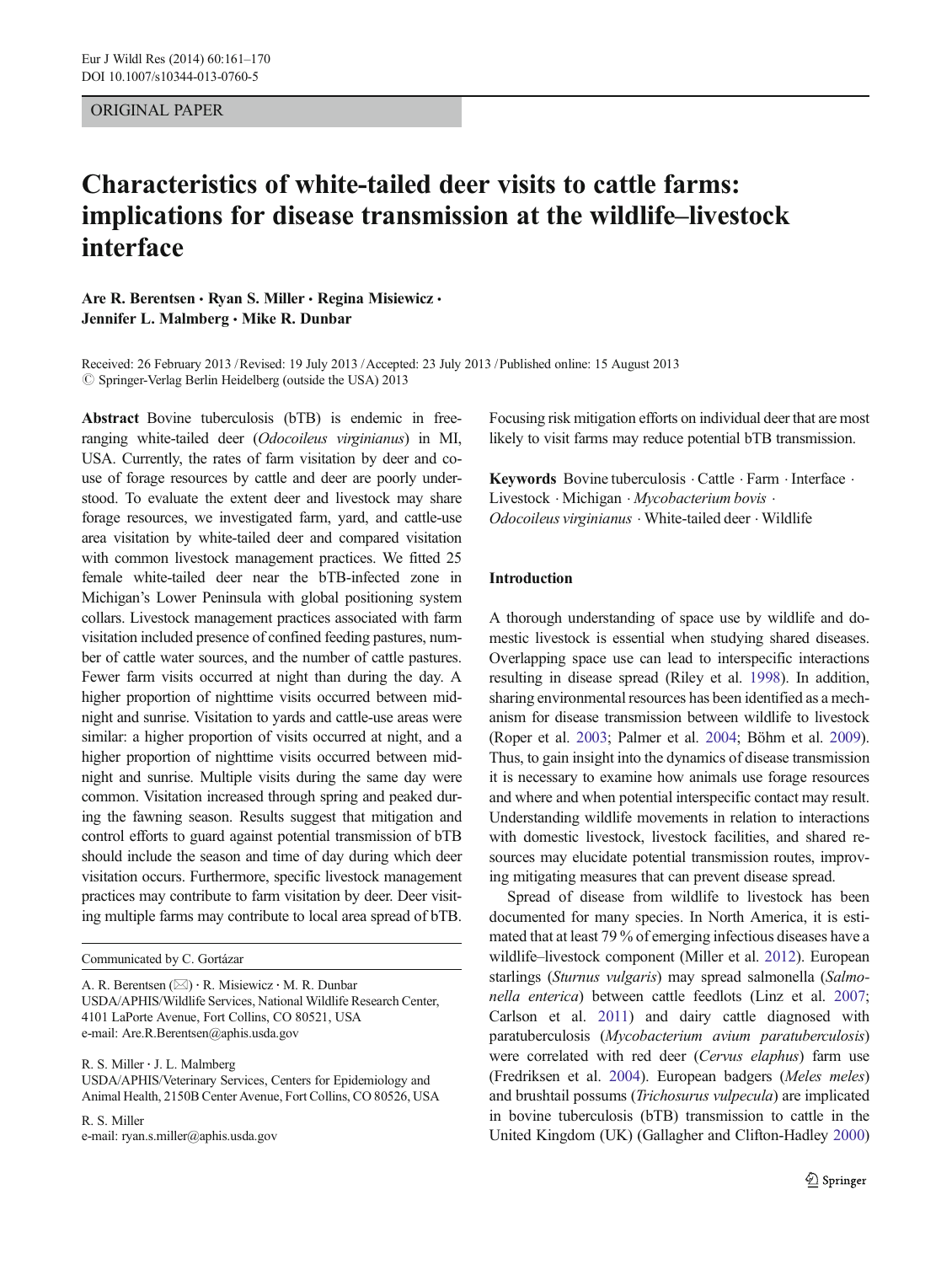<span id="page-2-0"></span>and New Zealand (Coleman [1988;](#page-9-0) Coleman and Cooke [2001\)](#page-9-0), respectively. Furthermore, deer species have been implicated in the transmission of bTB in the UK (Delahay et al. [2002\)](#page-9-0). However, in the United States of America (USA) questions remain regarding mechanisms of disease transmission between wildlife and cattle, particularly for bTB.

Bovine tuberculosis was common in US domestic cattle throughout the twentieth century. However, test and slaughter programs resulted in eradication from most states by 1992 (Frye [1995\)](#page-9-0). While cases of bTB in North American wildlife have been documented periodically since 1923, they were considered rare (Miller and Sweeney [2013](#page-9-0)). This changed when bTB was identified in white-tailed deer (Odocoileus virginianus) in a five-county area in Michigan's northeastern Lower Peninsula in 1994 (Schmitt et al. [1997\)](#page-10-0). By 1998, bTB was identified in both cattle and deer (Schmitt et al. [2002\)](#page-10-0). Genetic analysis of  $M$ . bovis strains suggests interspecific transmission between deer and cattle (Millian-Suazo et al. [2008](#page-9-0)). A similar situation was documented in Minnesota in 2005 (Portacci et al. [2008\)](#page-10-0). The relative importance of interspecific and intraspecific transmission of M. bovis, once established in a population, is not well understood, although transmission between deer and cattle is considered a risk. Indirect transmission of M. bovis between farms via deer is considered a likely route of transmission based on epidemiological investigations of historically infected farms (Portacci et al. [2010](#page-9-0)).

Bovine tuberculosis infection typically occurs through inhalation of aerosolized bacilli or by direct nose-to-nose contact between animals, but the precise route of bTB transmission between deer and cattle is poorly understood (Cosivi et al. [1998;](#page-9-0) Kaneene and Pfeiffer [2006](#page-9-0)). Studies by Palmer et al. [\(2004\)](#page-9-0), suggest indirect contact resulting from shared feed is a likely mechanism for intraspecific transmission between deer and interspecific transmission between deer and cattle. Epidemiologic investigations of infected white-tailed deer in Michigan found supplemental feeding of deer likely contributes to infection in deer with subsequent spillover to cattle (Miller et al. [2003](#page-9-0)). Despite reduced population densities and restricted recreational feeding of deer, bTB continues to persist in free-ranging deer populations (O'Brien et al. [2011](#page-9-0)). Moreover, an average of 4.1 cattle herds are infected in Michigan annually and attributed to contact with bTB-positive deer (Portacci et al. [2008;](#page-10-0) Portacci et al. [2010\)](#page-9-0). However, the frequency of farm visitation by white-tailed deer, and the risk of disease transmission to livestock via ingestion of bTB contaminated feed, has not been documented.

Here, we use white-tailed deer marked with radio collars equipped with a global positioning system (GPS), along with livestock management practice data to test hypotheses about the influence of farm infrastructure and animal husbandry on the deer visitation of farms. Specifically, this study hypothesized that farm infrastructure related to cattle feeding (e.g., confined feeding and feed storage) was associated with deer

visitation of farms. The study also examined the influence of time on visitation of farms, hypothesizing that farm visitation would be greatest in winter when forage resources are limited. Objectives were to identify livestock management practices associated with farm visitation and identify daily and seasonal patterns in deer movements on and near cattle farms. A more thorough understanding of the temporal characteristics and mechanisms driving cattle farm visitation by deer will allow wildlife managers, livestock authorities, and livestock owners to employ better bTB mitigation measures such as targeted vaccination or selective removal.

### Materials and methods

## Study site

Our study was conducted in Alcona, Alpena, and Montmorency Counties within the five-county bTB outbreak zone in Michigan's Lower Peninsula (Fig. 1). Regional habitat is dominated by forests of jack pine, white pine, and maple. Agricultural habitat consists of pasture, row crops, and livestock (primarily cattle) farms. Density of cattle farms is low, averaging one farm per  $21.5 \text{ km}^2$  and  $130.0 \text{ km}^2$  for beef and



Fig. 1 Location of study sites within the 3-county study area in Michigan's Northeastern Lower Peninsula including deer home ranges (gray), deer locational fixes (black dots), and trap sites (red triangles). Distances between study sites are noted by arrows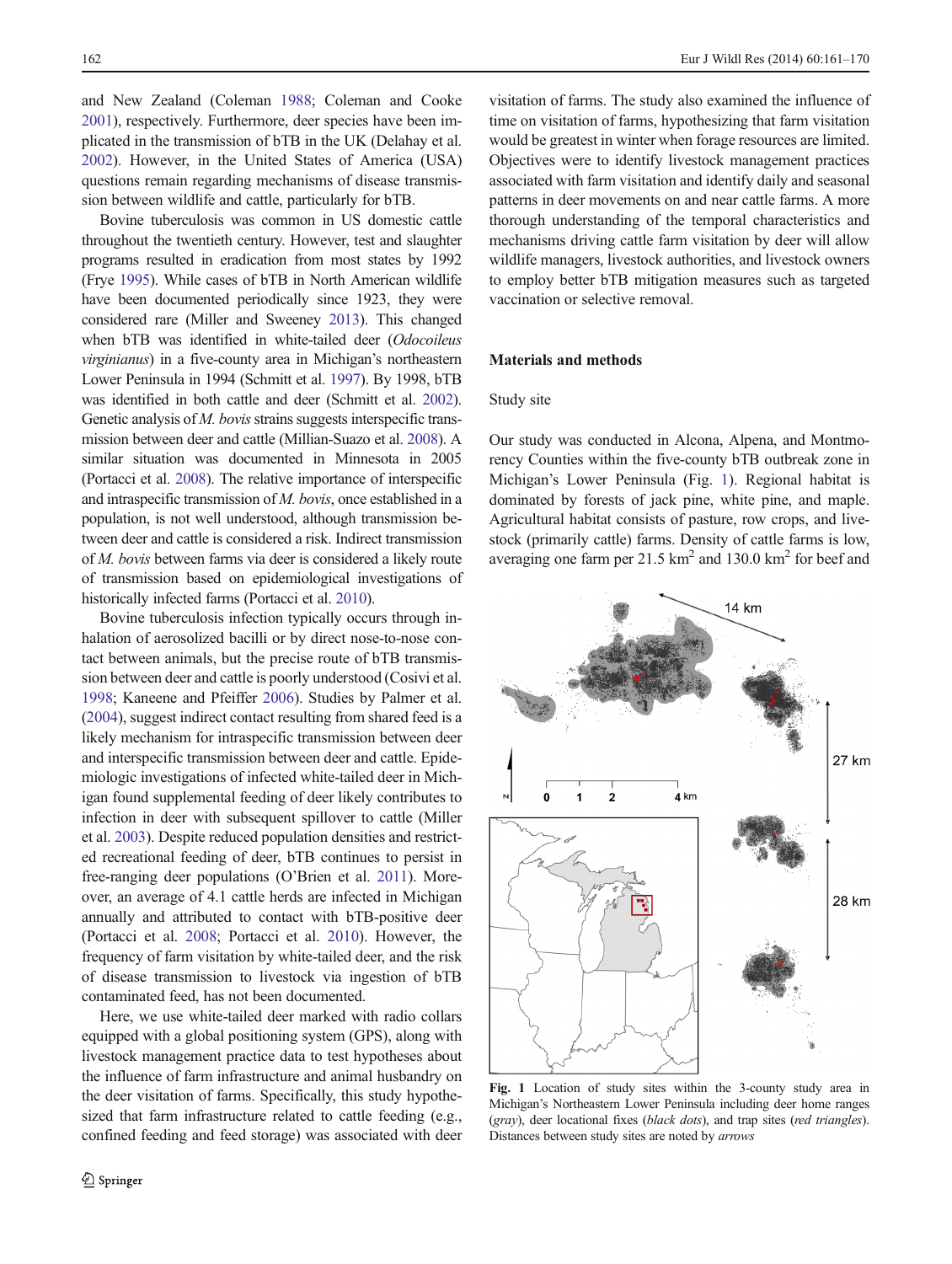dairy, respectively. Beef farms are small with 93 % of farms having fewer than 50 cattle of all ages. Dairy farms are small by industry standards with 87 % having fewer than 200 cattle of all ages (Anonymous [2007](#page-8-0)). The white-tailed deer population in the study area is intensively managed to control bTB with current deer densities ranging from  $7.9-11.6$  deer/km<sup>2</sup> (Frawley and Rudolph [2008;](#page-9-0) O'Brien et al. [2011\)](#page-9-0).

#### Capture and handling

Free-ranging white-tailed deer were captured on four cattle farms during two winters: January through March 2007 and 2008. Capture farms were selected based on the following criteria: landowner interest, a minimum of 20 head of cattle of all ages on the farm year-round, visual evidence of deer (tracks, feces, etc.) on the property, high (3 m) fencing surrounding stored feed and suitable deer habitat. Capture farms ranged in size from 30–160 ha. Netted-cage traps were distributed in lightly forested areas (which provided a measure of thermal cover) across farms and baited with shelled corn, molasses, and apples, or applesauce (VerCauteren et al. [1999\)](#page-10-0). Deer were captured, physically restrained, and blindfolded. Uniquely numbered ear tags and radio collars equipped with a store-on-board GPS (Advanced Telemetry Solutions, Inc., Isanti, Minnesota) were attached. Only adult deer were collared; fawns were released. Collars weighed ∼360 g, roughly 0.7 % of a female deer's body mass, substantially less than the 5–10 % of body mass recommended for maximum collar weight (Gannon and Sikes [2007\)](#page-9-0). Collars were programmed to collect location data at 2-h intervals each day for 1 year except during July and September when data was collected at two-hour intervals every 5 days to conserve battery life.

#### Data analysis

Location data were processed using a Geographical Information System (ArcGIS v.9.2, ESRI, Redlands, California). Data were evaluated for accuracy by assessing the positional error of the GPS collar using the dilution of precision (DOP). To avoid errors in classification of farm visits, locations representing low confidence positional measurements (DOP>10) were excluded from analysis. To limit potential behavior bias resulting from trapping and handling, the first 72 h of data were excluded from analysis for all deer (White and Garrot [1990;](#page-10-0) Morellet et al. [2009\)](#page-9-0). Annual home ranges for each deer were generated using a modified least-squares cross validation estimator for 95 % fixed kernel (Silverman [1986](#page-10-0)).

Landscape features within each deer home range were classified using data from the United States Department of Agriculture, National Cartography and Geospatial Center (USDA [2007](#page-10-0)). Six categories were used to describe

anthropogenic landscape features: (1) cultivated crops, (2) pasture/hay, (3) roads/driveways, (4) buildings, (5) yards, and (6) cattle-use areas. Site visits were conducted to verify the landscape features and informal interviews with landowners were conducted to identify farm boundaries and collect information concerning fifteen variables defining farm infrastructure, cattle feeding practice, and human activity. Specific information collected included: number of cattle of all ages  $(\leq 20, >20)$ , confined feeding area (fenced paddocks) used exclusively for feeding cattle; present, absent), number of pastures  $(\leq2, >2)$ , feed storage (present, absent), hay storage (confined/unconfined), grain storage (confined/unconfined), number cattle water sources  $(\leq 1, \geq 1)$ , cattle feeding time (evening/day), grain feeding (conducted/not conducted), hay feeding (conducted/not conducted), time of hay feeding (winter/summer), type of hay feeding (chip/bales), number of dogs  $(\leq 1, >1)$ , dog storage (confined/unconfined), deer hunting (conducted/not conducted). In addition the physical location of areas used by cattle, confined feeding areas, calving pastures, stored cattle feed, and cattle water sources (water tubs) were identified and mapped. Farms were defined as all contiguous land holdings, including cattle pastures and building infrastructure, used by a single producer for cattle production. Yards were defined as a contiguous area that included only the farmhouses, barns, outbuildings, cattle feed storage areas, and confined feeding areas. Cattle-use areas constituted pastures occupied at some point during the study by cattle.

To estimate visitation to farms, yards, and cattle-use areas, deer locations were overlaid with farms, yards, and cattle-use areas and then calculated per individual deer. Data from recollared animals were averaged to avoid over estimating visitation. Farm and cattle-use area visits were defined as a deer location recorded within the farm or cattle-use area. For yards, a proximity threshold similar to other studies was used to classify visitation (Cooper et al. [2010;](#page-9-0) Habib et al. [2011\)](#page-9-0). It is likely that visits occurred but were not recorded due to the relatively small size of yards, potential error in the locations, and the relatively coarse 2-h period between locations. To define a proximity threshold for visitation, locations immediately prior to and immediately after a recorded yard visit and the number of visits was tallied for each yard. These data indicated that the mean distance before or after a visit was 89.4 $\pm$ 6.6 m and 25 % of locations were within 18.7 m. As a result we selected a conservative proximity threshold of 18.7 m to define visits and this proximity threshold was applied to all locations. To evaluate the relationship between livestock management practices and deer use of farms, farms were classified as having high deer use or low deer use. Farms with fewer than ten deer visits were classified as having low deer use while farms with ten or more visits were classified as having high deer use.

Statistical analyses of livestock management practices and deer visitation of farms was performed using commercial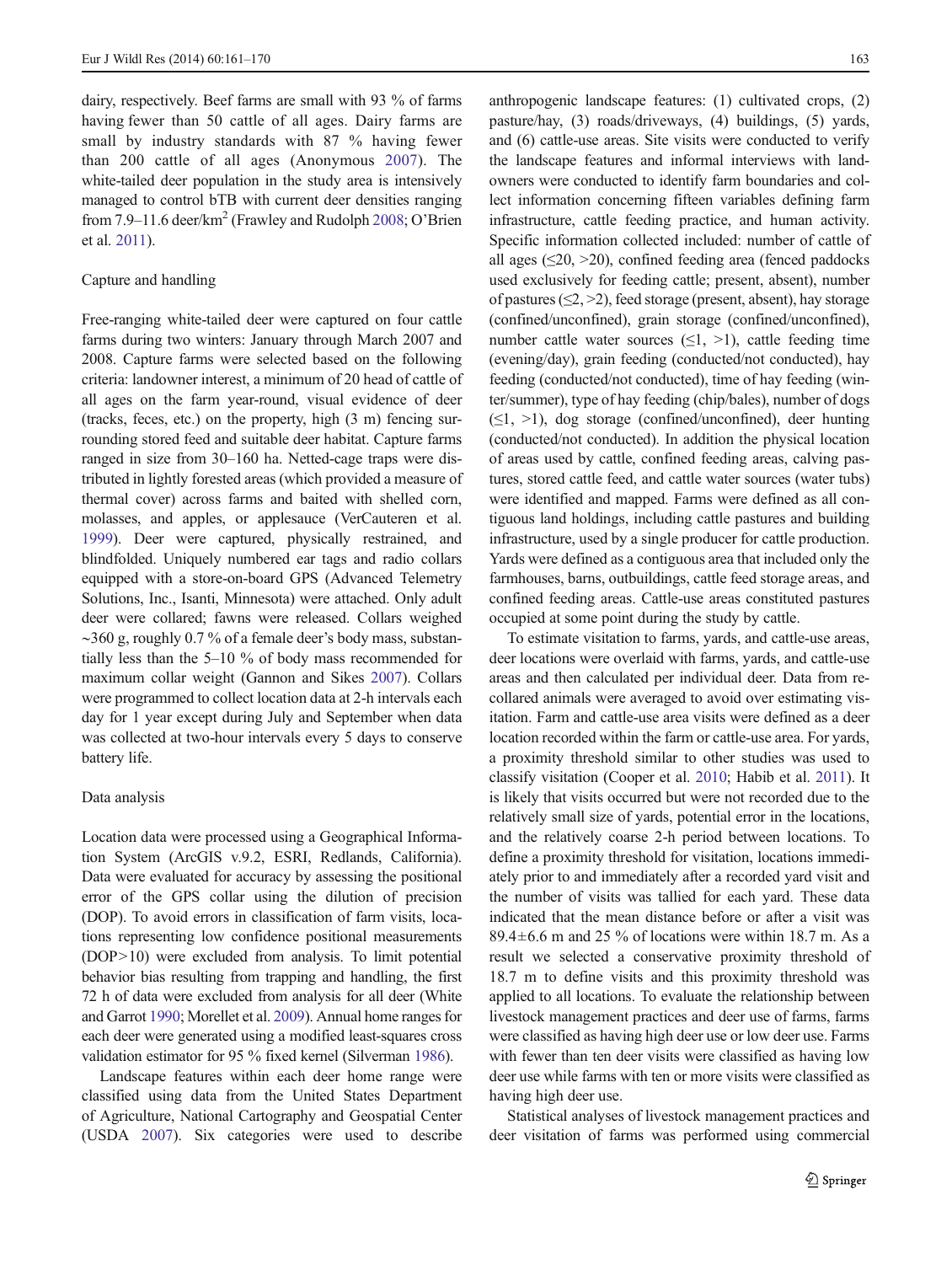statistical software (S-PLUS, TIBCO Software, Inc., CA and SAS v.9.2 SAS Institute, NC). The basic sampling unit is defined as individual deer. Visitation of farms, yards, and cattle-use areas (number of tallied visits) by individual deer were summarized via descriptive analysis and reported as proportions with 95 % confidence intervals (CI) or ±standard errors (SE) by month and daily. Measures of individual deer activity (number of visits) were classified into two primary diel periods to identify peak times of activity: daytime (sunrise to sunset), and nighttime (sunset to sunrise). Each diel period was further divided into two sub-categories to identify peak times of activity within the primary diel period. Daytime visits were divided into "morning" (sunrise to noon) and "afternoon" (noon to sunset) categories. Nighttime visits were further classified as "sunset to midnight" or "midnight to sunrise." Proportions were compared using the FREQ procedure in SAS (SAS Institute, North Carolina) with a null hypothesis of equal proportions ( $H_0$ :  $\bar{x}$  =0.50). Statistical significance is given at  $P<0.05$ .

Univariate analysis was used to evaluate if livestock management practices were associated with increased deer visitation of farms. Multivariate analysis, while often the most useful in understanding interactions and controlling for confounding of independent variables, was not used due to very small sample size of farms  $(n=19)$  and deer  $(n=16)$ . Fifteen livestock management practice parameters were compared with each farms deer use classification (low versus high use) using  $\chi^2$  analysis and t tests. Odds ratios (OR) with 95 % CI were computed for each livestock management parameter and, due to small sample sizes, significance was evaluated using Fisher exact test using two statistical significance levels of  $P < 0.05$ and  $P<0.10$ . To correct for multiple comparisons we used the Benjamini–Hochberg procedure. We evaluated all parameters at using a false discovery rate of 0.5 and 0.2 and conservatively considered all livestock management parameters as one "family" of tests (Benjamini and Hochberg [1995](#page-8-0)).

## **Results**

#### Capture results

We captured 25 adult does during 2,357 trap nights from 19 January–16 March 2007 and 5 January–5 March 2008 and deployed 27 collars (two deer collared in 2007 were recollared in 2008). Sixteen collars were deployed in 2007, and 11 were deployed in 2008. Fourteen deer were collared at site one (two were re collars), eight at site two, two at site three and three at site four. No adult bucks entered the traps during either trapping season, thus the only adult deer collared were does.

#### Collar recovery and performance

Eighteen collars from 16 different study deer were recovered and 54,255 data points were downloaded. Twelve collars released automatically after 12 months as programmed and were recovered (one of these was recovered during recapture when the collar had released but not yet dropped off). Four collars were recovered following hunter harvest but prior to their programmed release: one was collected after 5 months, two were collected after 9 months and one after 10 months. Two collars did not release as programmed but were retrieved (one following a deer–vehicle collision and another during recapture). Both of these collars recorded data for 12 months as programmed. Nine collars (33.3 %) were never retrieved due to a variety of problems, including lost signals and battery failures. The bTB status of the five deer mortalities remains unknown as they were not submitted for testing.

#### Home range estimate

Mean  $(\pm SE)$  annual home range size was  $141.3 \pm 27.6$  ha, which was consistent with those previously reported for white-tailed deer in Michigan by Garner ([2001](#page-9-0)) but smaller than reports by Sitar [\(1996\)](#page-10-0). Home range size varied with season, increasing to 192.2±114.8 ha in December and 167.1  $\pm$ 38.3 ha in March, while constraining to 51.0 $\pm$ 6.8 ha in June (Fig. [2](#page-5-0)). Home ranges also varied by seasonal breeding periods of gestation (January–April), fawning (May–August), pre-rut (September–October) and rut (November–December) and were 124.0±12.1 ha, 63.3±5.2 ha, 79.6±10.7 ha, 154.3  $\pm$ 53.1 ha, respectively. Study deer had on average 20 $\pm$ 3.1 % of their annual home range within another study deer's home range and home ranges included on average  $4.1 \pm 0.5$  other collared deer.

## Farm visitation

## Farms

Twenty farms were present within the home range of all study deer. Of these 20 farms, producer surveys were completed for 19. The majority of farms were beef cattle farms (80 %) and the remaining (20 %) farms were dairy operations. Producer reported cattle inventories (animals of all ages) on these farms averaged  $35\pm15$  animals for beef and  $26\pm2$  animals for dairy and ranged from 9 to 250 animals. All farms reported the use of hay as feed for cattle and 11 (58 %) reported using grain as cattle feed. All but one farm (95 %) reported some form of feed storage, however only 53 % of farms reported enclosed feed storage. Hay storage included use of agricultural bags, barns, enclosed fencing, piling, and stacking bales along fence lines. Grain storage included storage in barns, gravity feeders, or garage. Cattle feeding frequency varied from twice daily to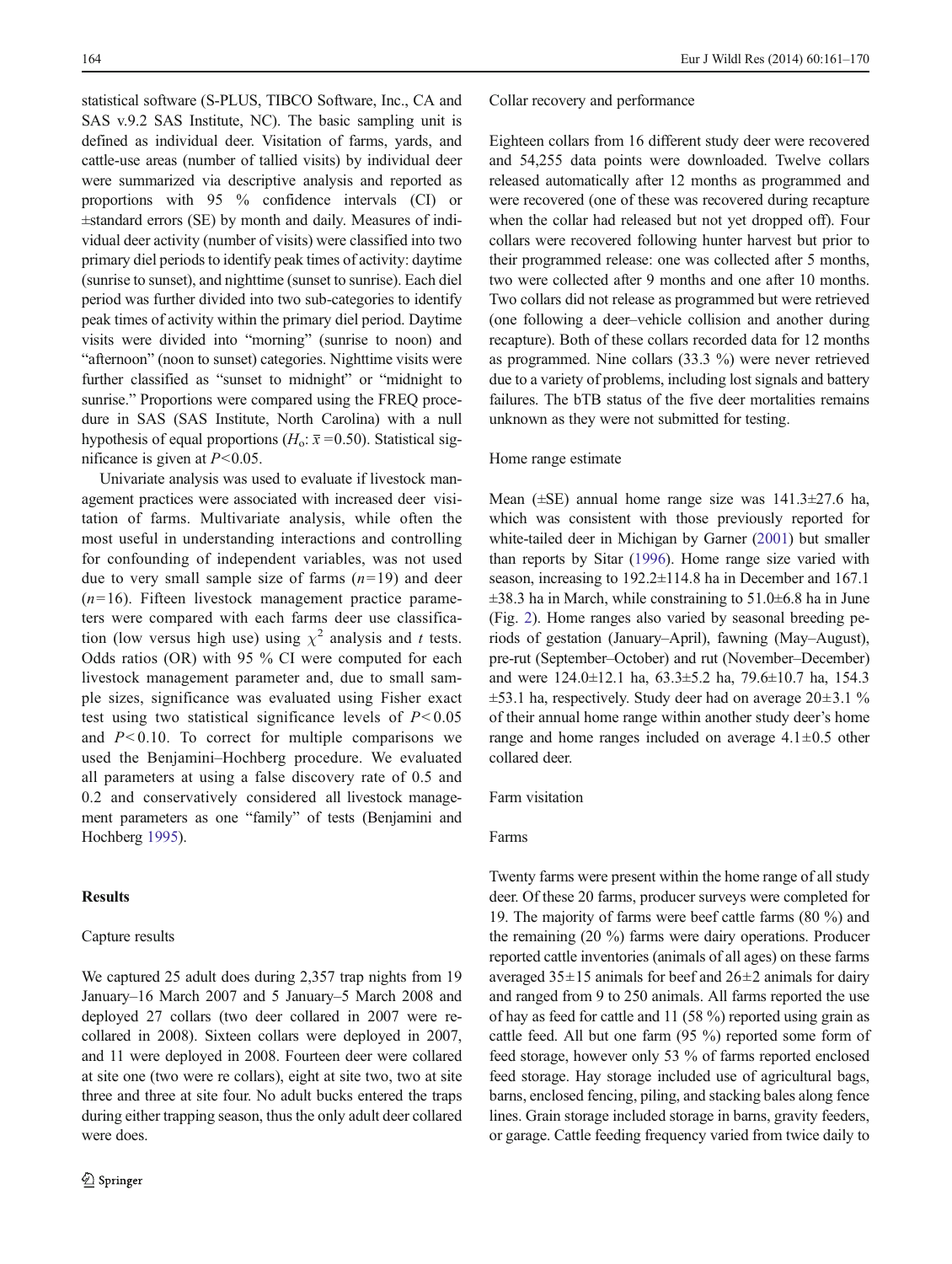<span id="page-5-0"></span>



once a week. Use of confined feeding was common with 58 % of the farms reporting the practice. Use of confined feeding areas was generally restricted to winter; however, some producers reported use through late spring. Dog ownership was common with 89 % of farms having at least one dog (range, 1–3). Dogs were confined in the farmhouse, in an outdoor kennel, or allowed to roam free. Deer hunting was common with 63 % of farms reporting some type of hunting.

Annual home ranges of all deer included at least one farm  $(\bar{x} = 2.3 \pm 0.4)$  and deer visited nearly all farms within their home ranges ( $\bar{x} = 96.4 \pm 2.7$  %). An average of  $40 \pm 3.5$  % of study deer home ranges were occupied by farms, and there was no difference between deer visiting farms and deer not visiting farms  $(t=1.43, P=0.083)$ . Farm size (hectares) did not differ between study deer that visited farms and those that did not visit farms  $(t=1.38, P=0.090)$ . Farms on average were included in the home range of  $2.6\pm0.5$  study deer. Additionally, farms with visits and farms without visits were included in the home range of a similar number of collared deer  $(t=1.46, P=0.081, P>0.1)$ . Seven study deer visited at least one farm ( $\bar{x}$  = 1.7 $\pm$ 0.2) outside their annual home range. Study deer visited farms throughout the year, although the majority of visitation  $(75.0\pm3.7 \%)$  occurred from January through June with the peak of visitation occurring in April  $(17.3\pm2.8\%)$  $(17.3\pm2.8\%)$  $(17.3\pm2.8\%)$  (Fig. 1). There were slightly fewer farm visits at night ( $\bar{x}$  =0.42, 95 % CI: 0.36, 0.49) than during the day. However, of the visits at night, a higher proportion occurred between midnight and sunrise ( $\bar{x}$  =0.58, 95 % CI: 0.53, 0.63) than between sunset and midnight. Nine farms had fewer than ten deer visits and, for the purpose of evaluating livestock management practices, were classified as having low deer use. Eleven farms had greater than ten visits and were classified has having high deer use, with the number of visits to these farms ranging from 16 to 6155 ( $\bar{x}$  =664±363). However, one of these farms did not complete a producer survey resulting in ten farms classified as having high deer use.

## Yards

There were 11 yards within the home range of all study deer. Two were located on dairy farms and nine were located on beef cattle farms. Ten study deer (62.5 %) visited a yard at least once and had home ranges that included at least one yard  $(\bar{x} = 1.8 \pm 0.4)$ . Yards present within the home range of study deer were small (25.9±3.0 ha) and also did not differ between study deer that visited farms and those that did not visit farms  $(t=1.47, P=0.049)$ . Six study deer (37.5 %) were not documented visiting yards during the study period although they had a similar number of yards  $(t=1.47, P=0.048)$  available in their annual home ranges ( $\bar{x}$  = 1.0±0.2) and the proportion of their annual home range classified as farms was similar  $(t=1.43, P=0.086)$ .

Study deer that visited yards visited  $80.1 \pm 13.3$  % of yards within their annual home range at least once during the study. Three study deer (19 %) accounted for 88 % of yard visits. A higher proportion ( $\bar{x}$  =0.76, 95 % CI: 0.73, 0.79) occurred at night than during the day, and a higher proportion of nighttime visits ( $\bar{x}$  = 0.69, 95 % CI: 0.65, 0.72) occurred between midnight and sunrise. During the day, a higher proportion of visits occurred between sunrise and noon ( $\bar{x}$  =0.59, 95 % CI: 0.52, 0.65) than between noon and sunset. Similar to farms, study deer visited yards throughout the year with the majority of visitation (71.7 $\pm$ 3.1 %) occurring from January through June with the peak of visitation occurring in June.

Visits to two or more different yards on the same day were common, occurring 207 times during the study. Five deer (50 % using yards) visited multiple yards on the same day at least once and two deer visited up to three yards on the same day. Visits to multiple yards occurred in all months; however, June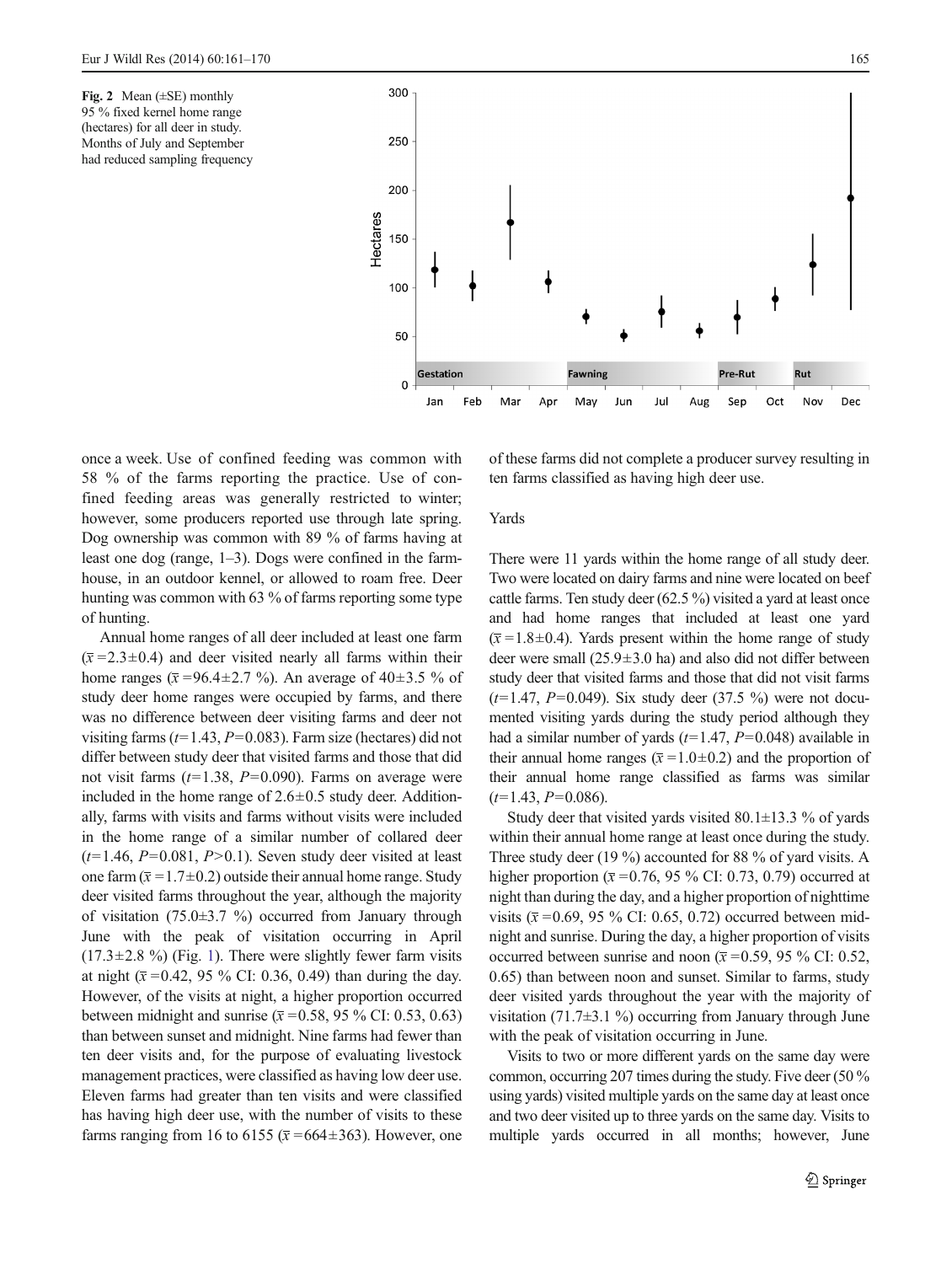experienced twice as many multiple visits as other months. Yards that were visited on the same day were generally close in proximity (496.8±122.6 m). Beef farms accounted for 95.7 % of yard visitation and two study deer visited a yard outside their annual home range.

## Cattle-use areas

On average, there were  $6.8 \pm 1.3$  cattle-use areas within the home range of each study deer, totaling 109 cattle-use areas within the study area. Study deer visited an average  $74.1\pm6.3\%$ of cattle-use areas within their home ranges. All deer visited cattle-use areas at least once during the study period, with 43 % of the deer accounting for 80 % of use. Deer visited cattle-use areas throughout the year, although the majority of visitation  $(81.1\pm3.8\%)$  occurred from January through June, and three months (April, May and June) accounted for a disproportionate  $(46.1\pm8.0\%)$  amount of use. There was no difference in the proportion of visits at night ( $\bar{x}$  =0.50, 95 % CI: 0.48, 0.51) versus during the day. However, of the visits at night, a higher proportion occurred between midnight and sunrise ( $\bar{x} = 0.57$ , 95 % CI: 0.55, 0.59) than between sunset and midnight. During the day, a higher proportion of visits occurred between noon and sunset ( $\bar{x}$  = 0.60, 95 % CI: 0.57, 0.62)

## Livestock management practices

Fifteen study farm infrastructure, animal husbandry, and human activity parameters were captured in producer interviews (Table 1). Three study farm infrastructure characteristics: presence of a confined feeding area (OR 15.75; 95 % CI: 1.69, 229.42), greater than one cattle water tub (OR 10.80; 95 % CI: 0.79, 319.81) and greater than two cattle pastures (OR 5.63; 95 % CI: 0.71, 55.47) present on farms were associated with deer visitation. All other study farm infrastructure characteristics evaluated had OR greater than one; however, none were statistically significant at the 5 or 10 % levels of significance. None of the cattle feeding practices evaluated were statistically significant; however, time of feeding (evening versus day) and feeding of grain to cattle were estimated to have OR greater than one. Only one human activity practice, the number of dogs present on study farm, was significant but was negatively associated with deer visitation.

## Discussion

The management of zoonotic pathogens is often complicated by the presence of wildlife reservoirs, presenting challenges for control and eradication. Understanding when and where wildlife and livestock may interact can improve mitigations designed to address transmission of zoonotic pathogens. In our study, a minority of deer (19–43 %) were responsible for

Table 1 Odds ratios of association between farm infrastructure, cattle feeding practices, and human activity and farm visitation by deer  $(n=19)$ for farms and  $n=16$  for deer)

| Risk factor <sup>a</sup>                                 | Odds<br>ratio | CI odds<br>$(95\%)$ | $\boldsymbol{P}$<br>value <sup>b</sup> | Benjamini-<br>Hochberg <sup>c,d</sup> |
|----------------------------------------------------------|---------------|---------------------|----------------------------------------|---------------------------------------|
| Farm infrastructure                                      |               |                     |                                        |                                       |
| Number of cattle<br>$( \leq 20, \geq 20)$                | 2.00          | 0.29, 15.02         | 0.463                                  |                                       |
| Confined feeding area<br>(present, absent)               | 15.75         | 1.69, 229.42        | 0.008                                  | $\mathbf{C}$                          |
| Number of pastures<br>(52, >2)                           | 5.63          | 0.71, 55.47         | 0.081                                  | $\mathbf{d}$                          |
| Feed storage (present,<br>absent)                        | 1.38          | 0.04, 45.51         | 0.830                                  |                                       |
| Hay storage<br>(confined/<br>unconfined)                 | 2.19          | 0.34, 15.28         | 0.391                                  |                                       |
| Grain storage<br>(confined/<br>unconfined)               | 5.25          | 0.27, 190.87        | 0.185                                  |                                       |
| Water tub $(≤1, >1)$                                     | 10.80         | 0.79, 319.81        | 0.031                                  | $\mathbf{C}$                          |
| Feed practices                                           |               |                     |                                        |                                       |
| Feed time (evening/<br>day)                              | 1.67          | 0.20, 14.89         | 0.614                                  |                                       |
| Grain feeding<br>(conducted/not<br>conducted)            | 2.19          | 0.34, 15.28         | 0.391                                  |                                       |
| Hay feeding<br>(conducted/not<br>conducted) <sup>e</sup> |               |                     |                                        |                                       |
| Time of hay feeding<br>(winter/summer)                   | 0.25          | 0.01, 2.81          | 0.243                                  |                                       |
| Type of hay feeding<br>(chip/bales)                      | 0.35          | 0.01, 5.10          | 0.413                                  |                                       |
| Human activity                                           |               |                     |                                        |                                       |
| Dogs $(\leq l, \geq l)$                                  | 0.00          | 0.00, 2.53          | 0.099                                  | $\rm d$                               |
| Dog storage<br>(confined/<br>unconfined)                 | 0.43          | 0.05, 3.27          | 0.387                                  |                                       |
| Hunting (conducted/<br>not conducted)                    | 2.92          | 0.39, 25.90         | 0.279                                  |                                       |

<sup>a</sup> Nineteen of 20 producers completed surveys

 $b$  P values calculated using Fischer exact test

c Benjamini–Hochberg adjusted statistical significance using a false discovery rate of 0.2

<sup>d</sup> Benjamini–Hochberg adjusted statistical significance using a false discovery rate of 0.5

e Hay feeding was evaluated; however, all producers used hay for cattle feeding during the study

the majority (80–88 %) of visits to farms, yards, and cattle-use areas which were concentrated in late spring. Yard use increased beginning in April and reached an apex in June near the peak fawning period, which ranges from May 31 to June 10 for the region (Ozoga et al. [1982](#page-9-0); Verme [1989](#page-10-0)) (Fig. [3\)](#page-7-0). Use declined rapidly after June 1 reaching a minimum in July, although the reduction of visits in July may be associated with the reduced locational fix frequency. Despite this reduction,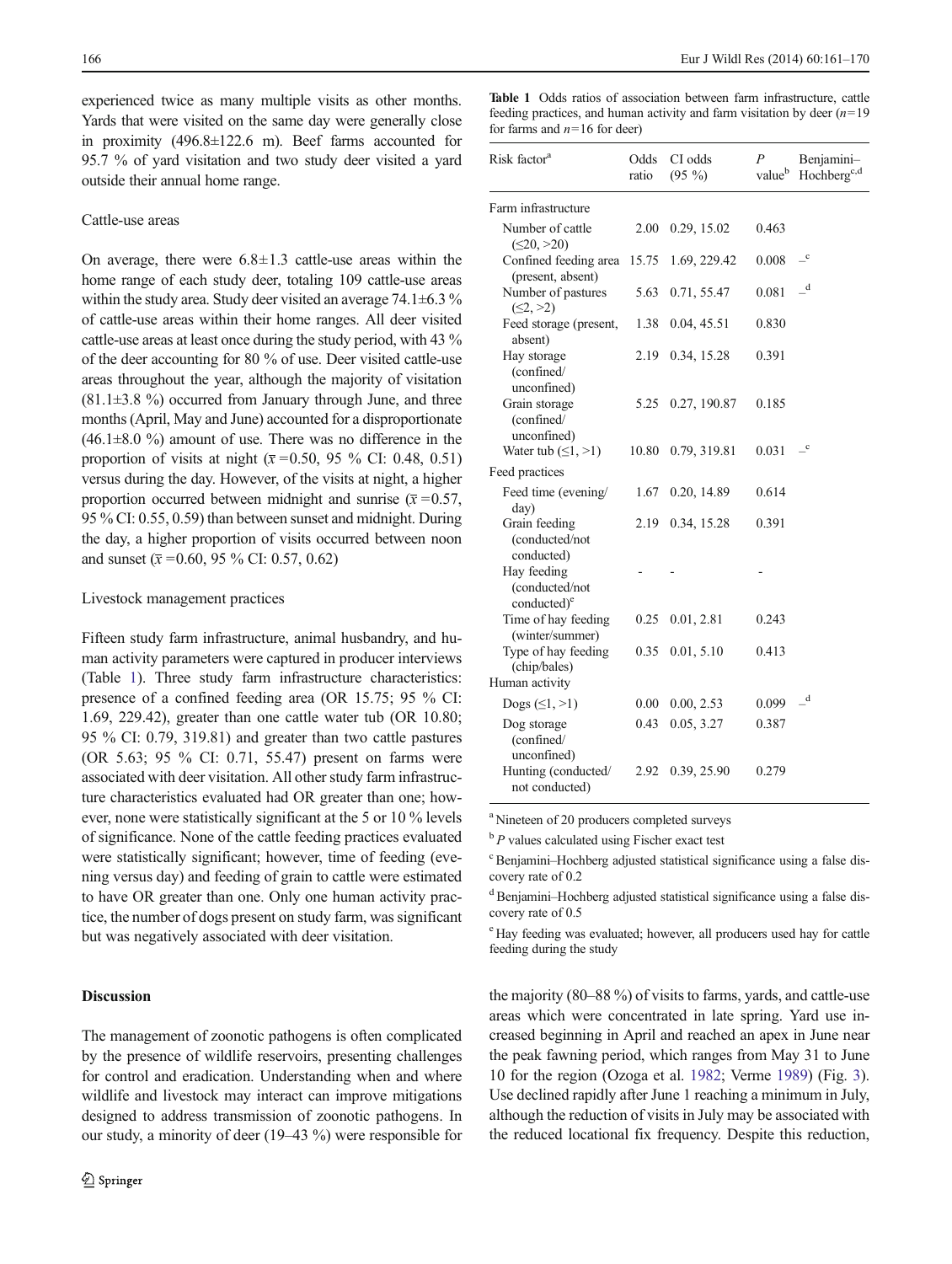<span id="page-7-0"></span>

Fig. 3 Mean  $(\pm SE)$  number of visits by white-tailed deer to a farms, b yards, and c cattle-use areas throughout a year. The months of July and September had reduced sampling frequency

we did observe a trend of reduced visits during the summer fawning period. Study farm infrastructure related to cattle feeding (confined feeding, cattle pastures, and water source) were associated with deer visitation.

Cattle feeding practices may contribute to the deer use of farms, and thus the potential transmission of bTB from deer to cattle through shared feed. The number of cattle pastures and the presence of confined cattle feeding areas were associated with deer use of the study farms. It is common in small cattle production systems—such as those in this study area—to use confined feeding as an efficient method of locating cattle near feed. Furthermore, it is common to store cattle feed (hay, silage, etc.) in proximity to cattle, either near confined feeding areas or along pasture fence lines, and to feed loose hay. Cattle feeding practices have been associated with farm bTB status in Michigan and with deer damage to stored feed on farms in Minnesota (Kaneene et al. [2002](#page-9-0); Knust et al. [2011](#page-9-0)). Similar to Knust et al. [\(2011\)](#page-9-0) the presence of feed storage on farm was

not significantly associated with deer use indicating that feeding practices may be a more important risk factor. Cattle feeding practices that concentrate animals on farms may result in unconsumed feed inadvertently providing an additional source of forage for deer. Water sources may also play a role in farm visitation. A significant association between farm visitation and the number of cattle water sources was found in our study. Kaneene et al. ([2002](#page-9-0)) found a similar relationship between a farm's bTB infection status and the presence of water sources in cattle pastures. While the mechanisms responsible for patterns of visitation are unclear, physiological, or behavioral processes associated with forage availability may be a contributing factor.

One potential physiological explanation for increased visitation of study farms in late spring might be increasing caloric needs associated with gestation (Moen [1978\)](#page-9-0). Seasonal visits appear to correspond to increasing protein and metabolizable energy intake of pregnant female deer in the third trimester of gestation (Moen [1978;](#page-9-0) Pekins et al. [1998](#page-9-0); Parker et al. [1999\)](#page-9-0). Substantial energy costs are associated with gestation, particularly the third trimester when 82 % of fetal growth occurs (Armstrong [1950](#page-8-0)); and it is plausible that this contributes to visitation. While there was no data on the pregnancy status of animals in this study, it can be assumed that the majority (>90 %) of deer were pregnant (Friedrich [1979](#page-9-0); Harder [1980](#page-9-0)). Other potential explanations for deer use of study farms coinciding with fawning may be behavioral. One potential explanation is refuging from predation during fawning. Grund et al. [\(2002\)](#page-9-0) found deer avoided areas of human activity during the fawning season and Hiller et al. [\(2008](#page-9-0)) suggested deer retreated to conifer and lowland deciduous forests to avoid predation. In our study, deer were not deterred by the presence of farm dogs and it is possible that wooded areas (i.e., tree rows) adjacent to yards act as refuge for fawning deer. The physiological and behavioral mechanisms driving this pattern of farm use remain unclear and warrant further investigation.

#### Disease management implications

Challenges faced by wildlife managers and livestock authorities in mitigating contact (direct and indirect) between wildlife and livestock has resulted in technology that reduces contact. However, the development of effective tools to mitigate contact and potential transmission of diseases such as bTB has been met with many challenges. Mechanical devices prove to be ineffective or only effective for a short duration (VerCauteren et al. [2005;](#page-10-0) VerCauteren et al. [2006a,](#page-10-0) [b\)](#page-10-0). Physical exclusion via various forms of fencing may be effective, but is often cost-prohibitive, labor-intensive or suffers from lack of maintenance and gate closure (Lavelle et al. [2009;](#page-9-0) VerCauteren et al. [2006a](#page-10-0); [b\)](#page-10-0). Targeted culling and vaccination have been demonstrated as an effective approach for disease control (Griffin et al. [2005](#page-9-0); Haydon et al. [2006](#page-9-0)). However,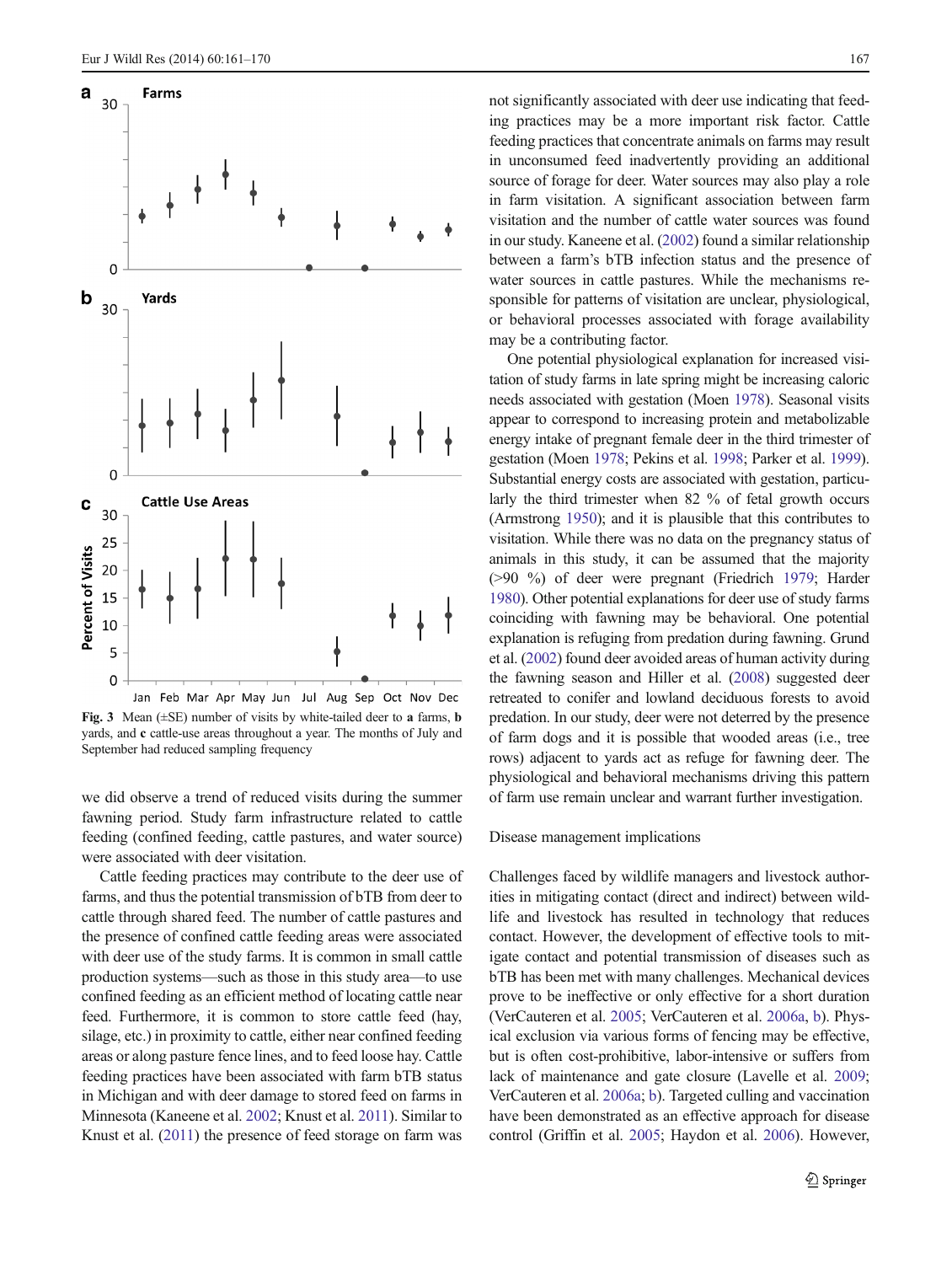<span id="page-8-0"></span>common disease management tools such as population reduction or vaccination are often controversial, resource intense, or nonspecific (Rhyan and Spraker [2010\)](#page-10-0) and may not be appropriate in all situations. Methods to identify high-risk deer for selective culling or vaccination are limited and have been identified as a critical gap in research (Sweeney and Miller [2010\)](#page-10-0). Improved understanding of the mechanisms driving deer seasonal use of livestock production areas where contact can occur has benefits for improving contact mitigation, targeting culling, or vaccination efforts.

Our data indicate that a small proportion of deer might be disproportionately responsible for farm visitation and presumably at higher risk for transmission of pathogens. However, we acknowledge that our data are limited to does, as no bucks were captured. Bucks are more likely to be bTB-positive than does (O'Brien et al. [2002](#page-9-0)) and should be included in any mitigation methods considered. For pathogens that can be transmitted between livestock and wildlife, the risk for transmission often increases near farms (Palmer et al. [2004\)](#page-9-0). Focusing on culling, vaccine deployment or other mitigation methods on farms may serve as a logistically and financially effective method to target deer that are at highest risk for transmission of pathogens between livestock. Our data suggest that deer visit farms, yards, and cattle-use areas at night and typically between midnight and sunrise with minor activity peaks between sunrise and noon. Therefore, mitigation activities could be performed during nighttime hours to target those deer that have a higher potential for disease transmission by interacting with cattle and cattle resources.

## Conclusion

This study provides insight into deer use of yards and cattleuse areas, which may contribute to the spread of bTB between deer and cattle. The seasonal nature of shared resources between cattle and deer may offer opportunities to optimize mitigation efforts. Mitigations could be performed at night in spring when visits appear to peak. In addition, because a small proportion of deer are responsible for the majority of farm visits, mitigation efforts can be focused to target individual deer.

Livestock management practices may inadvertently result in attracting deer onto farms by allowing uneaten feed to remain in pastures or feeding areas. One potential mitigation method to reduce the likelihood of deer consumption of such feed, and thus the risk of indirect disease exposure, is to employ confined feeding regimens for cattle using dedicated feeding zones that are fenced to prevent deer access. The authors acknowledge that variability in individual management practices and financial constraints play a role in the feasibility of such endeavors. However, it may be possible to restrict costly or labor-intensive mitigation methods to previously infected farms, reducing the potential for re-infection.

While our data demonstrate trends in deer visits to farms, farm yards, and cattle-use areas, there are limitations. It is possible that deer in the study were members of single or multiple family units which may bias any population level inference from these data. We did not assess the degree of relatedness among captured deer which is a limitation to our study. Blanchong et al. [\(2007\)](#page-9-0) found that bTB-infected deer were more closely related than non-infected deer and suggested infection was a result of deer to deer transmission. This also suggests that social structure is important for pathogen transmission and may be important for understanding behaviors associated with cattle farm visitation. It is possible that farm yard and cattle-use area visitation is a learned behavior associated with social structure but whether infection occurs as a result of gregarious feeding on the same infected food source or through social interactions requires further research. In addition, only does were collared during this study. This was not by design but likely a factor of buck/doe ratios. Regional buck/doe ratios are lower than the state goal of 37:100 (Anonymous 2010). As a result, there were fewer available males for capture.

Additional research is needed to address behavioral, environmental, or anthropogenic factors that contribute to deer use of farms. Larger studies that incorporate both greater numbers of deer along with more detailed animal husbandry practice data and the infection status of cattle and deer would further elucidate risks for transmission of pathogens.

Acknowledgments The authors wish to thank the following: USDA/ Wildlife Services, Gaylord, Michigan for logistic support and office space and Minnesota Department of Natural Resources for trapping supplies. Thanks to C. Fitzpatrick, T. Fry, S. Johnson, D. Kilpatrick, R. Pleszewski, and T. Riley for trapping assistance. We are grateful to P. Riggs for data manipulation. Special thanks to M. Farnsworth for consistent input, critical comment, and intellectually stimulating conversation. Finally, a special note of thanks is extended to the private landowners who cooperated in this study. Funding was provided by USDA/APHIS/Veterinary Services. Capture and handling of deer was approved by the USDA/ APHIS/WS/National Wildlife Research Center's Institutional Animal Care and Use Committee under protocol QA-1343.

## References

- Anonymous (2010) Michigan deer management plan. Michigan Department of Natural Resources and Environment. Wildlife Division Report No. 3512
- Anonymous (2007) Quick stats data base. United States Department of Agriculture, National Agricultural Statistics Service
- Armstrong R (1950) Fetal development of the northern white-tailed deer (Odocoileus virginianus borealis). Am Midl Nat 43:650–666
- Benjamini Y, Hochberg Y (1995) Controlling the false discovery rate: a practical and powerful approach to multiple testing. J Roy Stat Soc B Met 57:289–300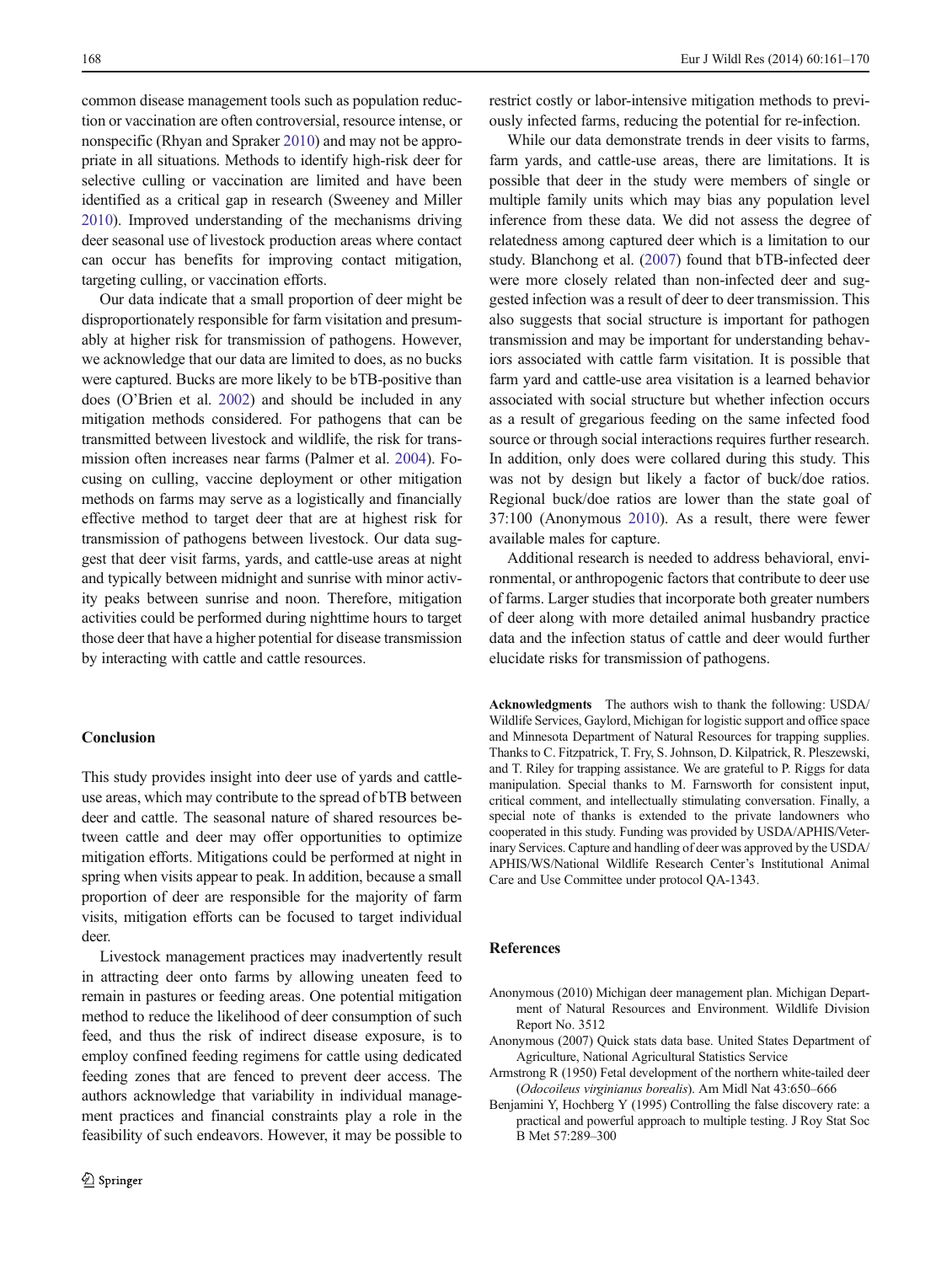- <span id="page-9-0"></span>Böhm M, Hutchings MR, White PCL (2009) Contact networks in a wildlife–livestock host community: identifying high-risk individuals in the transmission of bovine TB among badgers and cattle. PloS One 4:e5016
- Carlson JC, Franklin AB, Hyatt DR, Petit SE, Linz GM (2011) The role of starlings in the spread of Salmonella within concentrated animal feeding operations. J Appl Eco 48:479–486
- Coleman J (1988) Distribution, prevalence, and epidemiology of bovine tuberculosis in brushtail possums, Trichosurus vulpecula, in the Hohonu Range, New Zealand. Aust Wildlife Res 15:651–663
- Coleman J, Cooke M (2001) Mycobacterium bovis infection in wildlife in New Zealand. Tuberculosis 81:191–202
- Cooper S, Scott H, De La Garza G, Deck A, Cathey J (2010) Distribution and interspecies contact of feral swine and cattle on rangeland in South Texas: implications for disease transmission. J Wildlife Dis 46:152–164
- Cosivi O, Grange J, Daborn C, Raviglione M, Fujikura T, Cousins D, Robinson R, Huchzermeyr H, De Kantor I, Meslin F (1998) Zoonotic tuberculosis due to Mycobacterium bovis in developing countries. Emerg Infect Dis 4:59–70
- Delahay R, De Leeuw A, Barlow A, Clifton-Hadley R, Cheeseman C (2002) The status of Mycobacterium bovis infection in UK wild mammals: a review. Vet J 164:90–105
- Frawley BJ, Rudolph BA (2008) Deer hunter opinion survey, 2006. Michigan Department of Natural Resources, Lansing, MI, p 29
- Fredriksen B, Djønne B, Sigurdardsdóttir Ò, Tharaldsen J, Nyberg O, Jarp J (2004) Factors affecting the herd level of antibodies against Mycobacterium avium subspecies paratuberculosis in dairy cattle. Vet Rec 154:522–526
- Friedrich, PD (1979) Doe productivity and physical condition: 1979 spring survey results. Michigan Department of Natural Resources.  $12 \text{nn}$
- Frye GH (1995) Bovine tuberculosis eradication: the program in the United States. In: Thoen CO, Steele JH (eds) Mycobacterium bovis infection in animals and humans. Iowa State University Press, Ames, IA, pp 119–129
- Gallagher J, Clifton-Hadley R (2000) Tuberculosis in badgers: a review of the disease and its significance for other animals. Res Vet Sci 69:203–217
- Gannon WL, Sikes RS (2007) Guidelines of the American society of mammalogists for the use of wild mammals in research. J Mammal 88:809–823
- Garner M (2001) Movement patterns and behavior at winter-feeding and fall baiting stations in a population of white-tailed deer infected with bovine tuberculosis in the northeastern lower Peninsula of Michigan. Dissertation. Michigan State University
- Griffin J, Williams D, Kelly G, Clegg T, O'Boyle I, Collins J, More S (2005) The impact of badger removal on the control of tuberculosis in cattle herds in Ireland. Prev Vet Med 67:237–266
- Grund MD, McAninch JB, Wiggers EP (2002) Seasonal movements and habitat use of female white-tailed deer associated with an urban park. J Wildlife Manage 123–130
- Habib TJ, Merrill EH, Pybus MJ, Coltman DW (2011) Modelling landscape effects on density–contact rate relationships of deer in eastern Alberta: implications for chronic wasting disease. Ecol Model 222:2722–2732
- Harder J (1980) Reproduction of white-tailed deer in the north central United States. In: Hine RL, Nehls S (eds). Proceedings (1979) Symposium North Central Section Wildlife. pp. 23–35
- Haydon D, Randall D, Matthews L, Knobel D, Tallents L, Gravenor M, Williams S, Pollinger J, Cleaveland S, Woolhouse M (2006) Lowcoverage vaccination strategies for the conservation of endangered species. Nature 443:692–695
- Hiller TL, Campa H III, Winterstein SR, Rudolph BA (2008) Survival and space use of fawn white-tailed deer in southern Michigan. Am Midl Nat 159:403–412
- Kaneene J, Bruning-Fann C, Granger L, Miller R, Porter-Spalding B (2002) Environmental and farm management factors associated with tuberculosis on cattle farms in northeastern Michigan. J Am Vet Med Assoc 221:837–842
- Kaneene J, Pfeiffer D (2006) Epidemiology of Mycobacterium bovis. In: Thoen CO, Steele JH, Gilsdoorf MJ (eds) Mycobacterium bovis infection in animals and humans, 2nd edn. Blackwell, Ames, IA, pp 34–48
- Knust BM, Wolf PC, Wells SJ (2011) Characterizing risk of deer-cattle interactions in Minnesota with an on-farm environmental assessment tool. Am JVet Res 72:924–931
- Lavelle MJ, Fischer JW, Hyngstrom SE, White JJ, Hildreth AM, Phillips GE, VerCauteren KC (2009) Response of deer to containment by a poly-mesh fence for mitigating disease outbreaks. J Wildlife Manage 74:1620–1625
- Linz G, Homan H, Gaukler S, Bleier L, Penry W (2007) European starlings: a review of an invasive species with far-reaching impacts. In: Witmer GW, Pitt WC, Fagerstone KA (eds) Managing vertebrate invasive species: proceedings of an international symposium. USDA/APHIS/WS/National Wildlife Research Center, Fort Collins, pp 377–386
- Miller RS, Sweeney SJ (2013) Mycobacterium bovis (bovine tuberculosis) infection in North American wildlife: current status and opportunities for mitigation of risks of further infection in wildlife populations. Epidemiol Infect 141:1357–1370
- Miller R, Kaneene JB, Fitzgerald SD, Schmitt SM (2003) Evaluation of the influence of supplemental feeding of white-tailed deer (Odocoileus virginianus) on the prevalence of bovine tuberculosis in the Michigan wild deer population. J Wildlife Dis 39:84
- Miller RS, Farnsworth ML, Malmberg JL (2012) Diseases at the livestock-wildlife interface: status, challenges, and opportunities in the United States. Prev Vet Med 110:119–132
- Millian-Suazo F, Harris B, Diaz CA, Torres CR, Stuber T, Ojeda GA, Loredo AM, Soria MP, Payeur JB (2008) Molecular epidemiology of Mycobacterium bovis: usefulness in international trade. Prev Vet Med 87:261–271
- Moen AN (1978) Seasonal changes in heart rates, activity, metabolism, and forage intake of white-tailed deer. J Wildlife Manage 42:715– 738
- Morellet N, Verheyden H, Angibault J, Cargnelutti B, Lourtet B, Hewison M (2009) The effect of capture on ranging behaviour and activity of the European roe deer Capreolus capreolus. Wildlife Biol 15:278–287
- O'Brien DJ, Schmitt SM, Fitzgerald SD, Berry DE (2011) Management of bovine tuberculosis in Michigan wildlife: current status and near term prospects. Vet Microbiol 151:179–187
- O'Brien DJ, Schmitt SM, Fierke JS, Hogle SA, Winterstein SR, Cooley TM, Moritz WE, Diegel JL, Fitzgerald SC, Berry DE, Kannene JB (2002) Epidemiology of Mycobacterium bovis in free-ranging white-tailed deer, Michigan USA, 1995–2000. Pre Vet Med 54:47–63
- Ozoga JJ, Verme LJ, Benze CS (1982) Parturition behavior and territoriality in white-tailed deer: impact on neonatal mortality. J Wildlife Manage 46:1–11
- Palmer MV, Waters WR, Whipple DL (2004) Investigation of the transmission of Mycobacterium bovis from deer to cattle through indirect contact. Am J Vet Res 65:1483–1489
- Parker KL, Gillingham MP, Hanley TA, Robbins CT (1999) Energy and protein balance of free-ranging black-tailed deer in a natural forest environment. Wildlife Monogr 143:3–48
- Pekins PJ, Smith KS, Mautz WW (1998) The energy cost of gestation in white-tailed deer. Can J Zoolog 76:1091–1097
- Portacci K, Lombard J, Fossler C, Bush E, Johnson K, Mitchell D, Weaver T, Pritchard R, Sweeney S, Miller R, Harris R (2010) In: